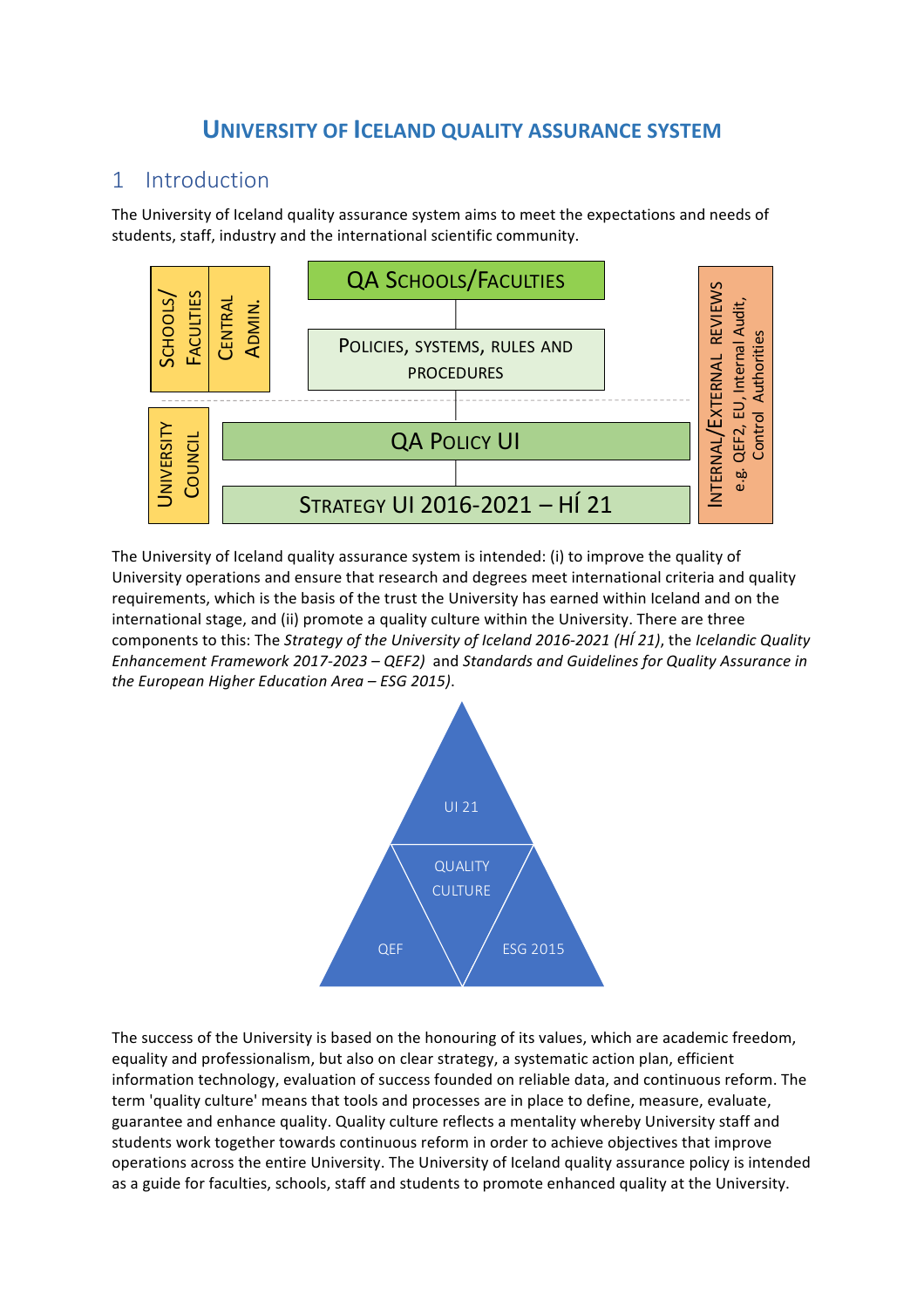# 2 Quality Assurance Policy

### 2.1 In general

- The University is a setting for the free pursuit of knowledge and scientific work, where scientific ethics are prioritised.
- The goal of the University is to educate people who are competent to tackle the challenges of contemporary society and develop a dynamic University community working systematically towards the preservation, gathering, creation and communication of knowledge.
- All staff and students are responsible for cultivating and supporting a quality culture based on the values of the University of Iceland, thereby promoting high quality learning, research and services to wider society provided on the basis of knowledge at the University.
- University staff all approach their work with continuous reform in mind in order to ensure an efficient, up-to-date and inspiring learning environment as well as a productive work environment.
- The University serves Icelandic society while also taking into account international trends and policies.
- The University seeks to hire the most capable individuals and encourages recruitment that fosters diversity among staff in the spirit of the University Equality Action Plan.

### 2.2 Teaching and learning

- Study programmes at the University are based on the University's core values and shall also be inspiring, challenging, well organised, tackle the challenges of contemporary society, and meet international quality standards.
- Teaching staff base teaching methods and the presentation of material on students' needs and encourage integrity, whereby the strictest standards for academic working practices are respected.
- Students receive an education that meets the requirements of Icelandic society and complies with international criteria and quality standards.
- Teaching staff and students are actively engaged in developing and reviewing study programmes in accordance with criteria and requirements at the University.
- The contents of study programmes reflect the latest knowledge from internationally recognised research. Study programmes systematically integrate research and teaching and seek to address the challenges currently facing society.
- Study programmes are developed, where applicable, in close collaboration with representatives of industry.

### 2.3 Research

- The University promotes the idea that research should be in line with the needs of society and the challenges currently facing us.
- Researchers apply scientifically recognised methods to their subject matter.
- The University supports public access to the outcomes of scientific research, including data and research findings, through the use of information technology. Research findings shall be published in recognised scientific outlets.
- The University supports the publication of research findings in appropriate outlets and the use of research findings to benefit society.
- The University encourages collaboration between academic staff, both within Iceland and internationally, as well as the formation of research teams focusing on clear, interdisciplinary topics. The University seeks to ensure that all academic staff are able to fulfil their potential in research and encourages staff to help one another.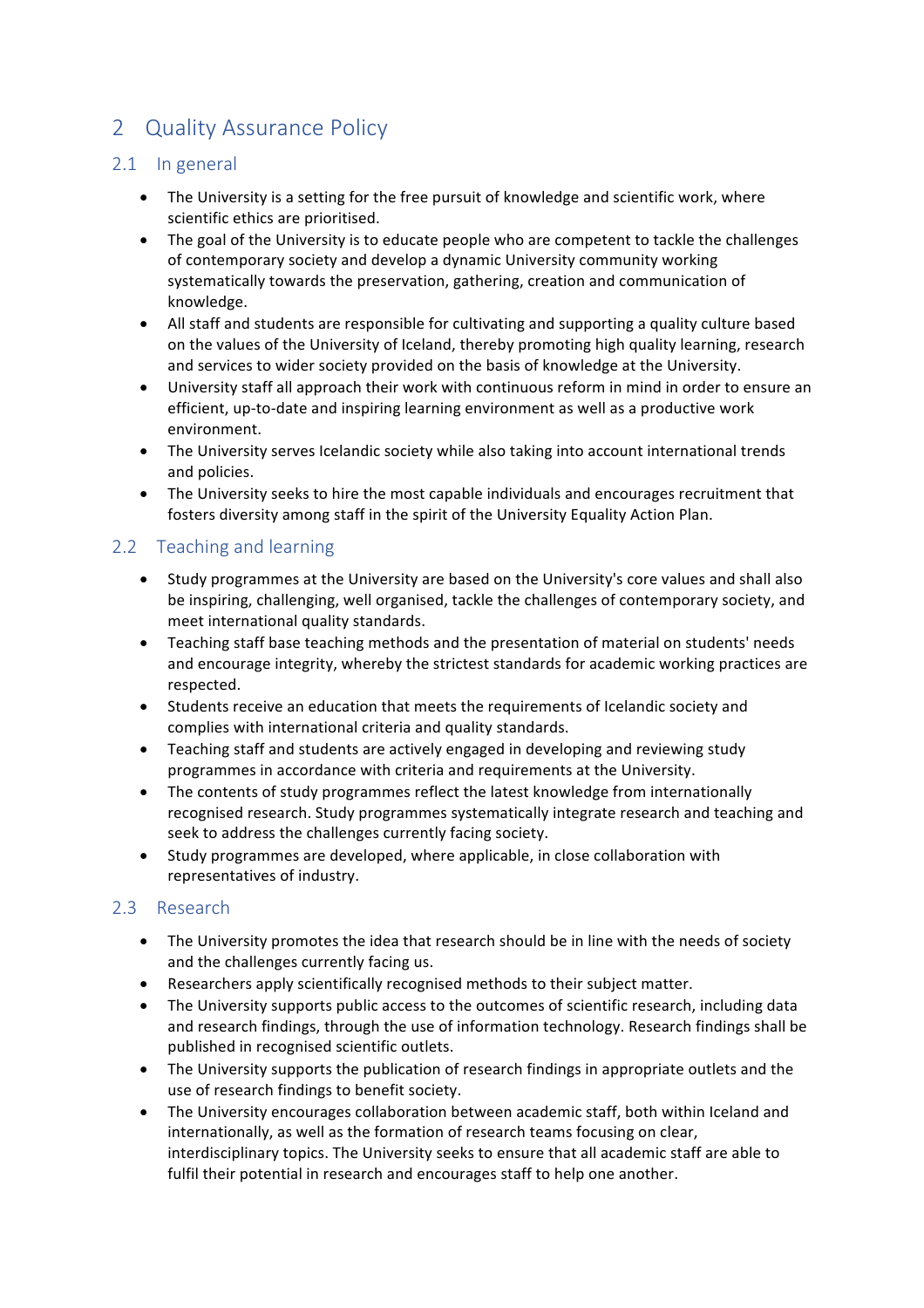#### 2.4 Infrastructure

- The University has a clear policy for the development of infrastructure, which supports strategy for teaching and research and enables staff to conduct outstanding research.
- Infrastructure meets legal standards and requirements and is based on best working practices.

### 3 The Framework

#### 3.1 Responsibility

Chapter IV of the Higher Education Institution Act no. 63/2006 explains how quality assurance for teaching and research shall be conducted, with more detailed provisions given in Regulation no. 321/2009. The Minister of Education, Science and Culture has assigned the Quality Board for Icelandic Higher Education the task of following up quality assurance work. The Quality Board has set forth the Icelandic Quality Enhancement Framework (QEF). This clearly stipulates that higher education institutions shall themselves be responsible for internal quality assurance and that students shall actively participate in this work. It points out that higher education is international and unrestricted by national borders. Therefore, all quality management work is expected to comply with the Standards and Guidelines for Quality Assurance in the European Higher Education Area (ESG 2015).

The Act on Public Higher Institutions no. 85/2008 stipulates that the rector and the University Council are responsible for and shall generally oversee all University operations; school deans are responsible for general quality management at their schools. The Regulation for the University of Iceland no. 569/2009 includes detailed provisions for how responsibility for and oversight of the quality of teaching and research shall be structured.

The University Council, upon receiving the recommendations of the Quality Committee, establishes a formal quality assurance system for the University, which shall provide for policy, implementation, responsibility, supervision and follow-up for internal quality reviews. The University shall publicly release information on internal reviews and their findings, and it shall do so in a standardised manner. 

The rector is responsible for the implementation of the University's quality assurance system, whereas school deans, faculty heads, directors, and managing directors hold responsibility for the quality of operations within their respective operating units. Responsibility for study programmes, including quality assurance, rests with the relevant school dean, the school teaching committee, the faculty head and department head.

The role of the Graduate School is to guarantee and enhance the quality of Master's and doctoral programmes at the University, as well as oversee and follow up established criteria and requirements for the quality of postgraduate programmes. The Evaluation System for Public Higher Education Institutions is part of the formal University of Iceland quality assurance system and is the responsibility of the Evaluation System Committee.

University Council standing committees and boards at the University coordinate quality assurance for teaching and research and produce policy and guidelines regarding quality management: the University Council Quality Committee, University Council Academic Affairs Committee, University Council Science Committee and the board of the Graduate School.

Students actively participate in quality assurance work at the University, including responding to regular surveys and being formally involved in the internal and external review of academic units and the University as a whole as part of the Quality Enhancement Framework (QEF). They also have the right to sit on all standing committees in any way related to quality assurance.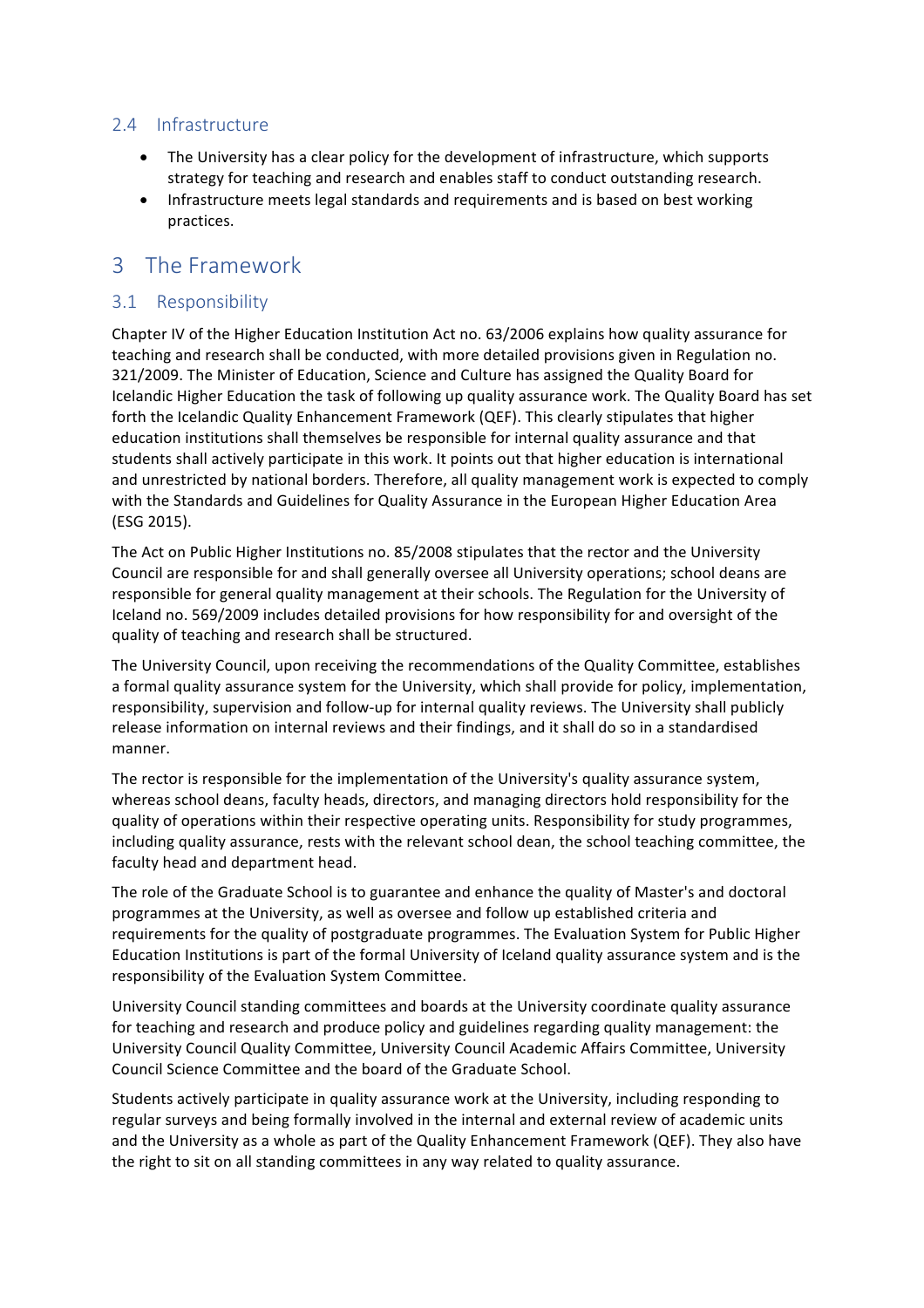External stakeholders, both representatives of former students and representatives of industry and the public sphere, are involved with subject-level reviews and institution-wide reviews of the University. They should also have a role in the introduction and development of study programmes.



This image shows how the overall organisation of quality assurance for teaching and research is structured and how external and internal stakeholders influence policy making on quality assurance at the University as a whole and its implementation within schools. The stipulations of ESG 2015 and the Quality Board for Icelandic Higher Education are taken into account.

### 3.2 Implementation and follow-up

The Quality Enhancement Framework (QEF) stipulates the systematic review of the quality of Icelandic higher education institutions on a regular basis. The review involves internal reviews (selfreviews) within universities on the one hand, and on the other hand external reviews of the universities by the Quality Board. Quality reviews are based on the Quality Enhancement Handbook, but special guidelines for University of Iceland staff have been prepared regarding the subject-level reviews. The Quality Committee oversees implementation of the QEF within the University of Iceland, including organising internal reviews, managing implementation of the review and evaluating the results. All faculties at the University shall submit self-review reports every 5-7 years on the study programmes under their purview and the management of research, in accordance with a plan approved by the Quality Board. At the end of each year, school deans shall report in writing to the Quality Committee on the follow-up of the subject-level reviews of faculties at their school. The Quality Committee shall submit an annual report to the rector on the implementation and results of the faculty self-reviews and propose responses and reforms as warranted.

Institution-wide external reviews of University operations are the responsibility of the Quality Board, as outlined in detail in the Quality Enhancement Handbook. The next review is due to take place in 2019-2020. Institution-wide review reports and follow-up reports from higher education institutions are published on the Board's website.

#### 3.3 Official information on internal reviews

The Regulation on quality assurance of university teaching and research, no. 321/2009 states that universities shall regularly publish official information on the procedures of internal reviews, *including plans for the acquisition of key information and other data, its analysis and processing. The findings of internal reviews shall be made publicly available along with explanations of how reviews are used to reform and improve university operations*.